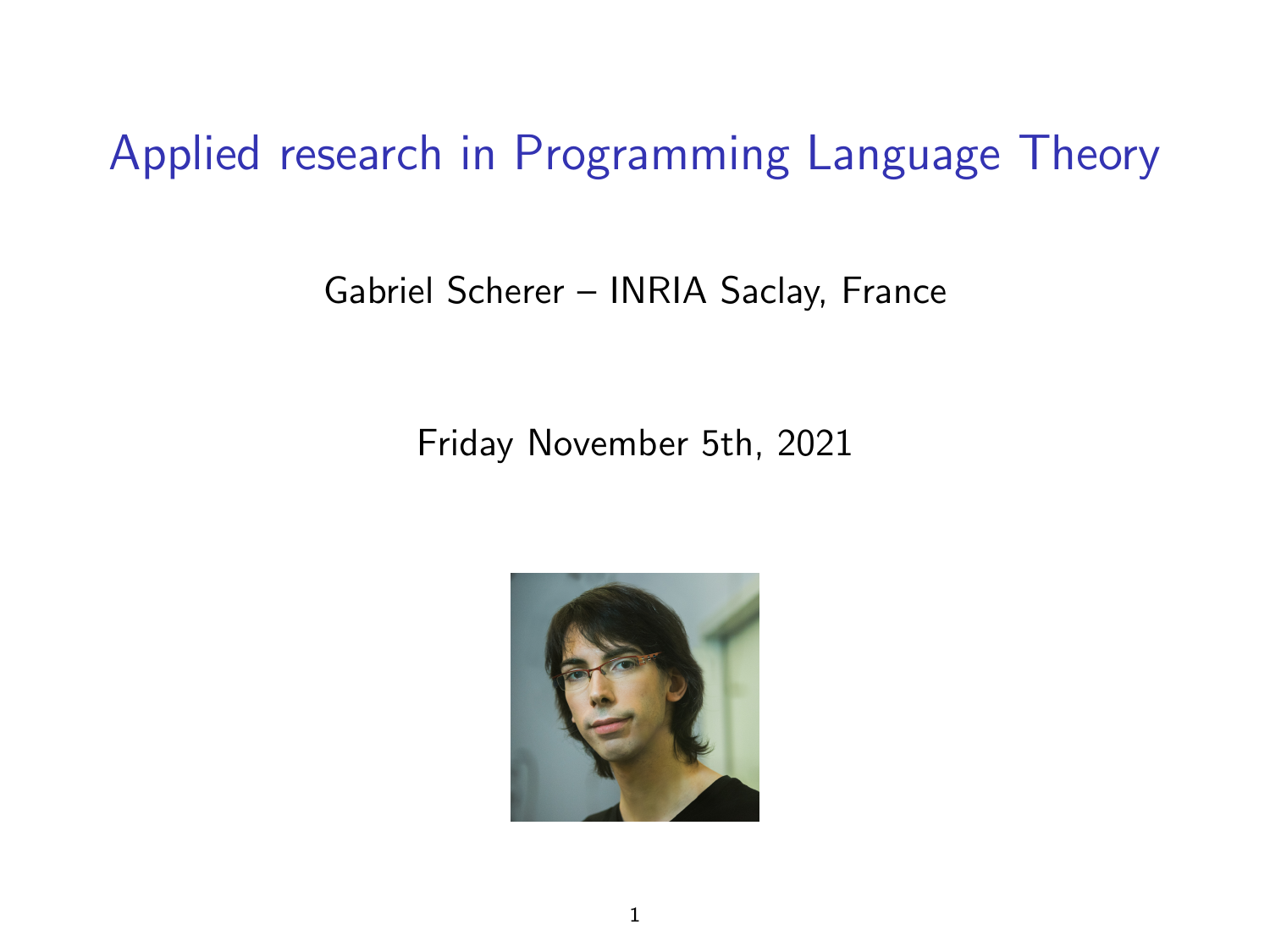### Introduction

A less-technical talk.

Applied research (applying research to real-world problems)

in Programming Languages Theory (formal design of programming languages)

- **1** What are we talking about? Some concrete examples.
- 2 Is this a good idea?
- **3** How would one get started?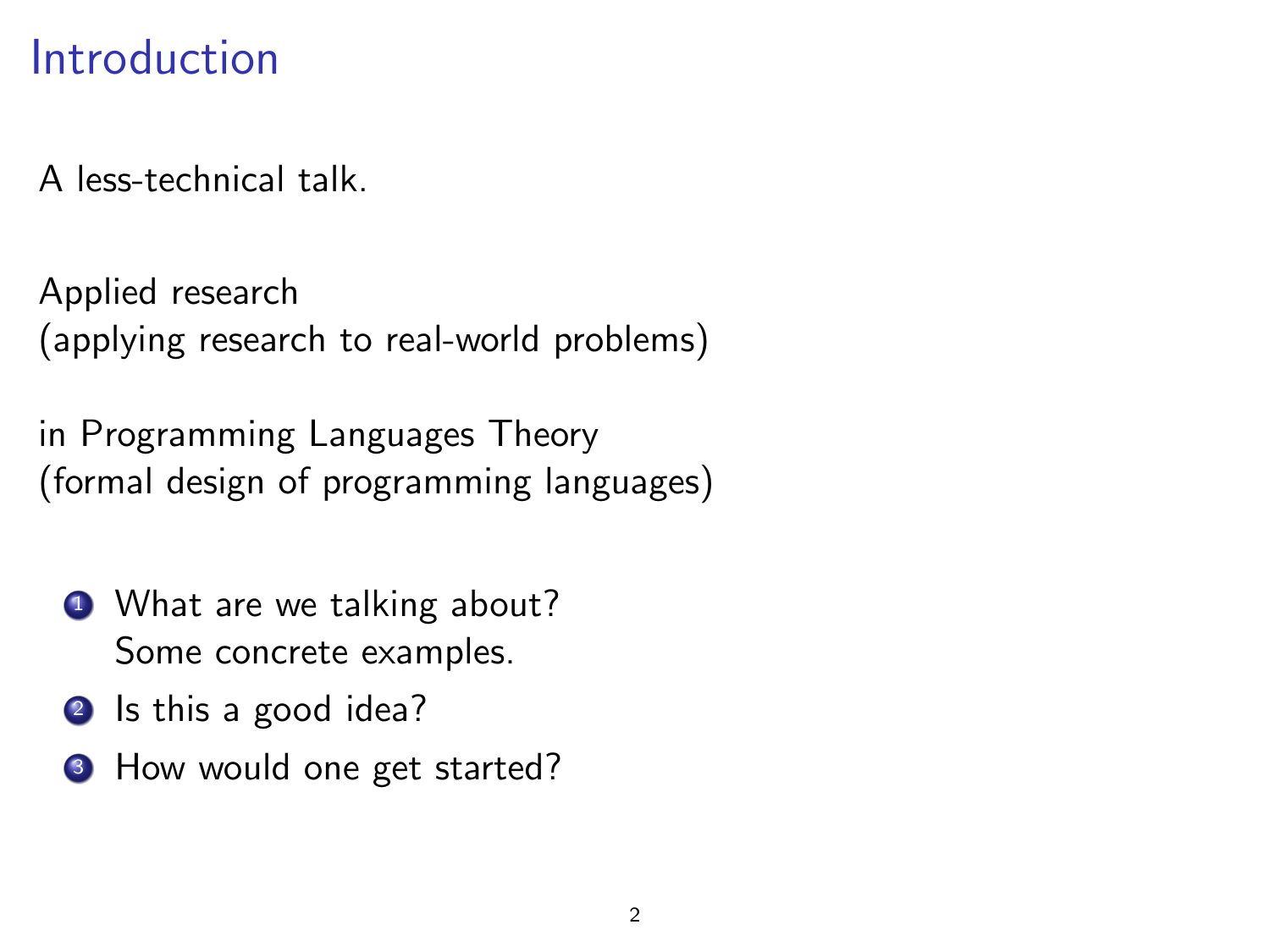#### Disclaimer

Policitians set up bad incentives and terrible metrics to favor applications: patents, software licensing, startups. . .

In the context of this political pressure, any mention of applied research deserves a warning.

I'm not saying that people "should" do applied research. I do it because it is fun. Applied is not "better" than theoretical. and worse in several ways.

Be clear about what is theory and what is application, and fight for good working conditions for both.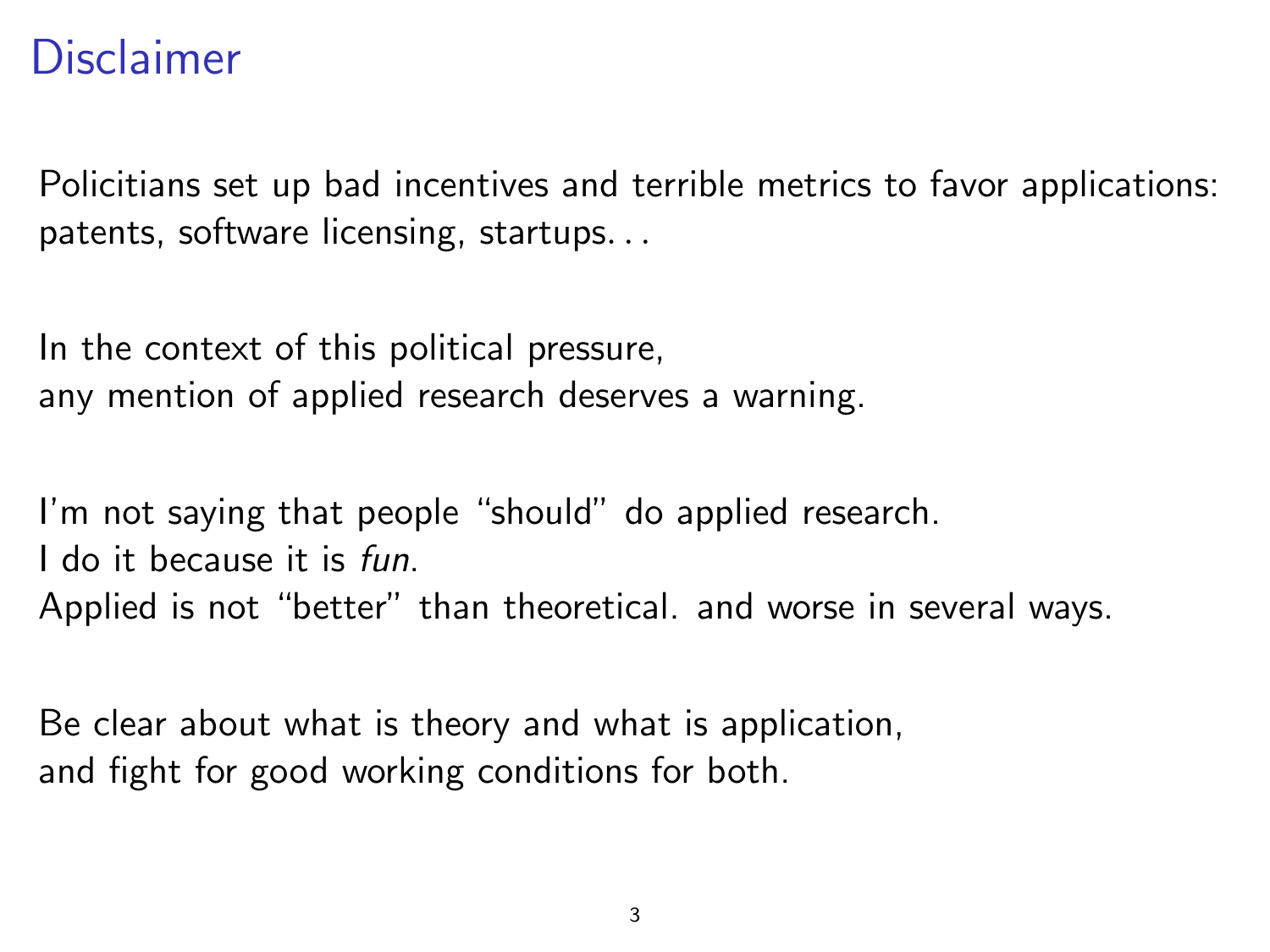# <span id="page-3-0"></span>[What are we talking about?](#page-3-0)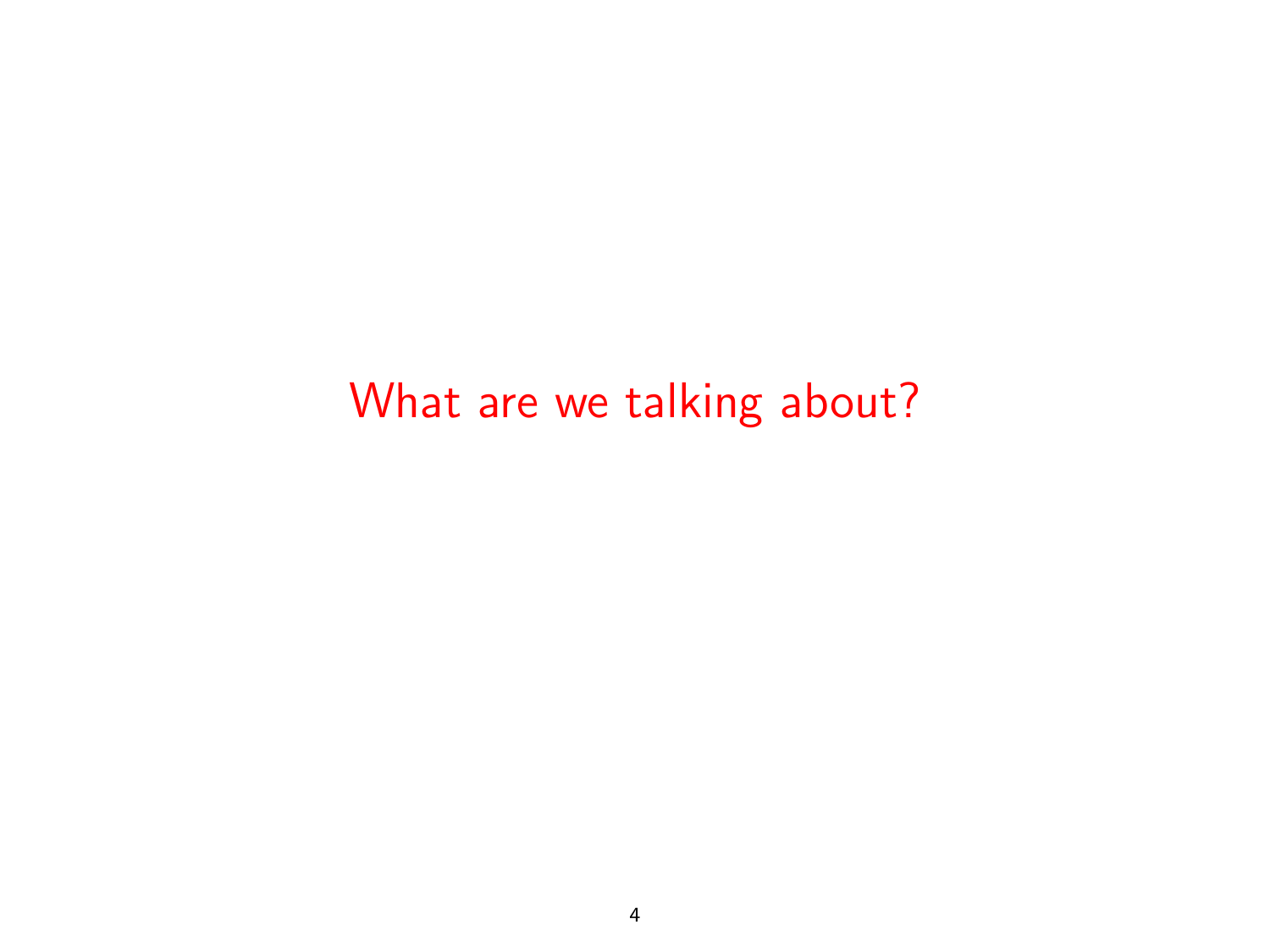#### OCaml example: ambiguous pattern variables

| (Add (n, Zero) | Add (Zero, n)) -> n

| Add (n, z) when is\_zero z -> n

| (Add  $(n, z)$  | Add  $(z, n)$ ) when is\_zero z -> n

Question: are some variables bound in different places in the or-alternatives of a when-guarded clause?

(Joint work with Luc Maranget and Thomas Refis)



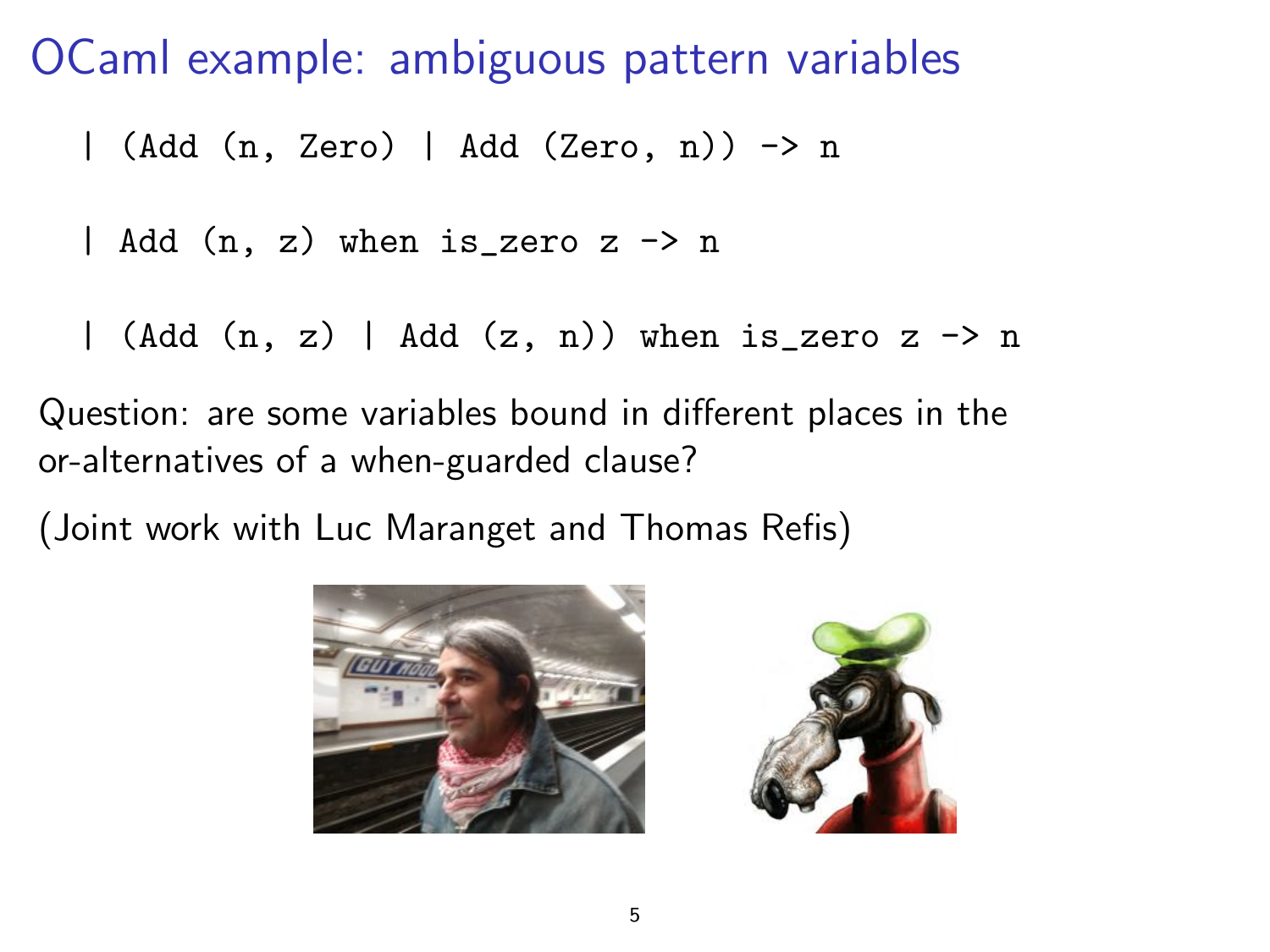### OCaml example: recursive values

```
let rec fac = fun n \rightarrowif n = 0 then 1
  else n * fac (n - 1)
```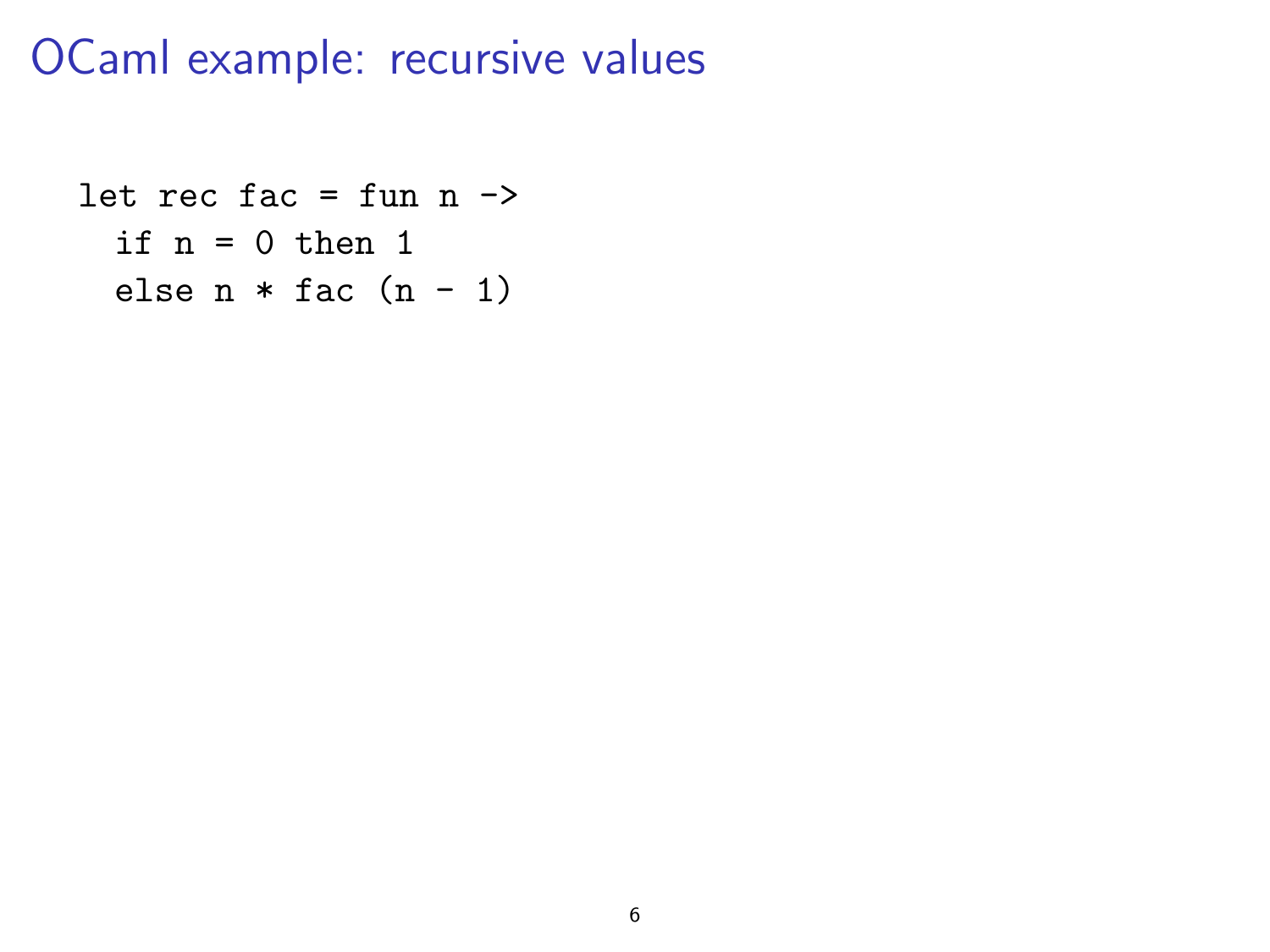#### OCaml example: recursive values

```
let rec fac = fun n \rightarrowif n = 0 then 1
 else n * fac (n - 1)type 'a stream = { head: 'a; tail: (unit \rightarrow 'a stream) }
let forever v =let rec s = \{ head = v; tail = tail \}and tail () = sin s
```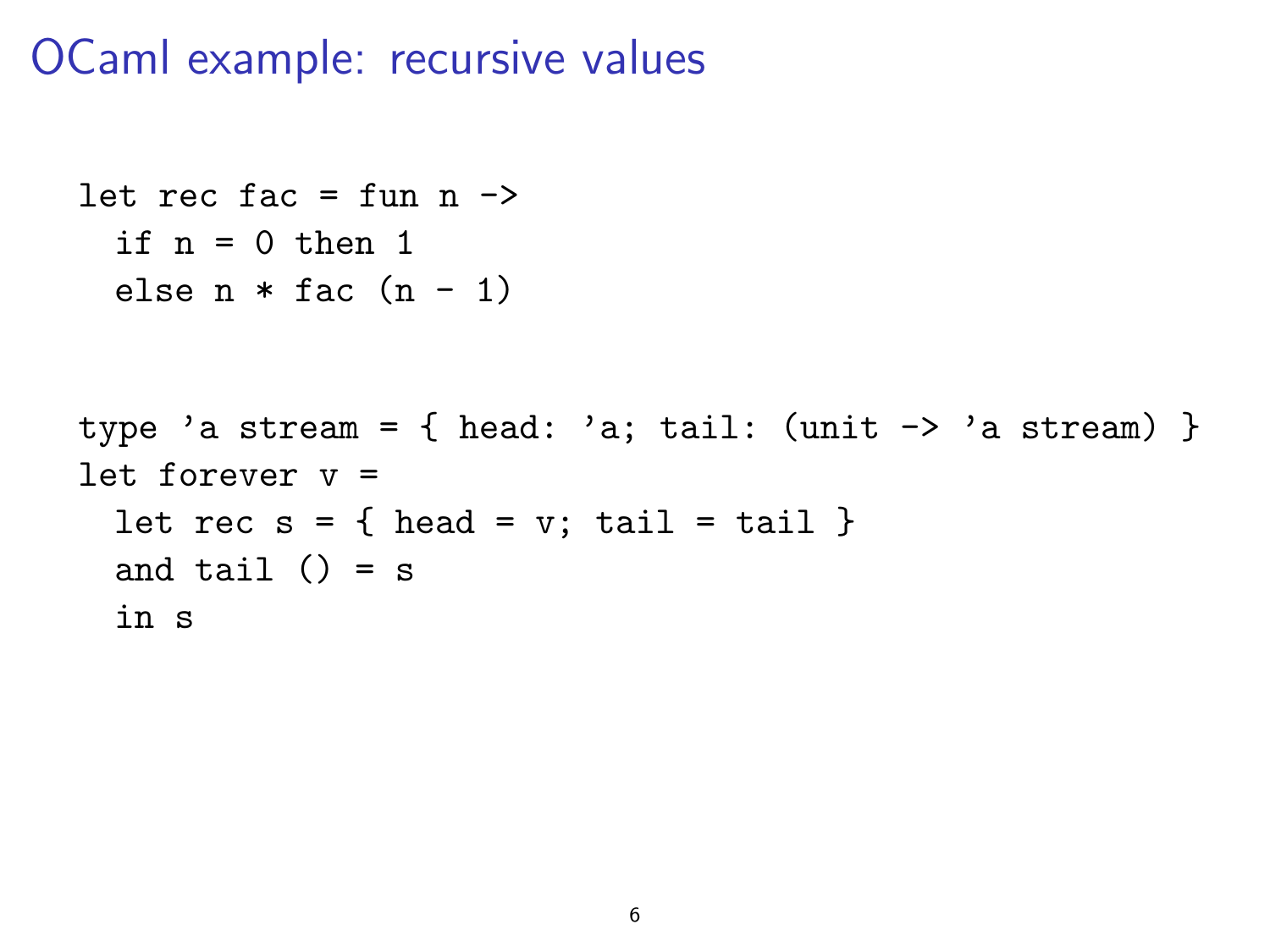#### OCaml example: recursive values

```
let rec fac = fun n \rightarrowif n = 0 then 1
 else n * fac (n - 1)type 'a stream = { head: 'a; tail: (unit \rightarrow 'a stream) }
let forever v =let rec s = \{ head = v; tail = tail \}and tail () = sin s
```

```
let rec wrong = wrong + 1
```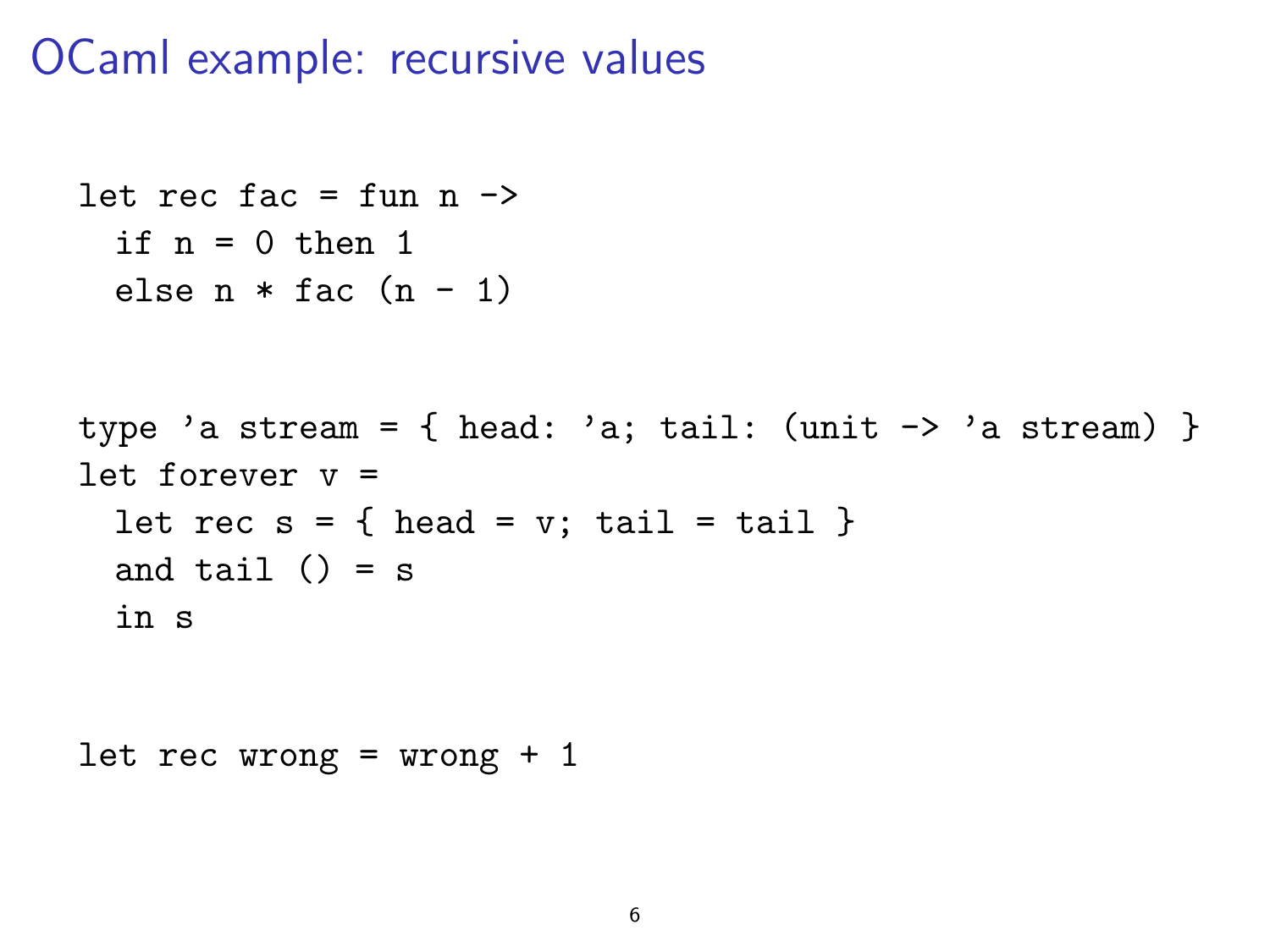#### Recursive values

Idea: use a modal type system where the mode captures the way a value is used in a term.

```
x : Guard, y : Dereference \vdash t : Return
```
(Joint work with Alban Reynaud and Jeremy Yallop)



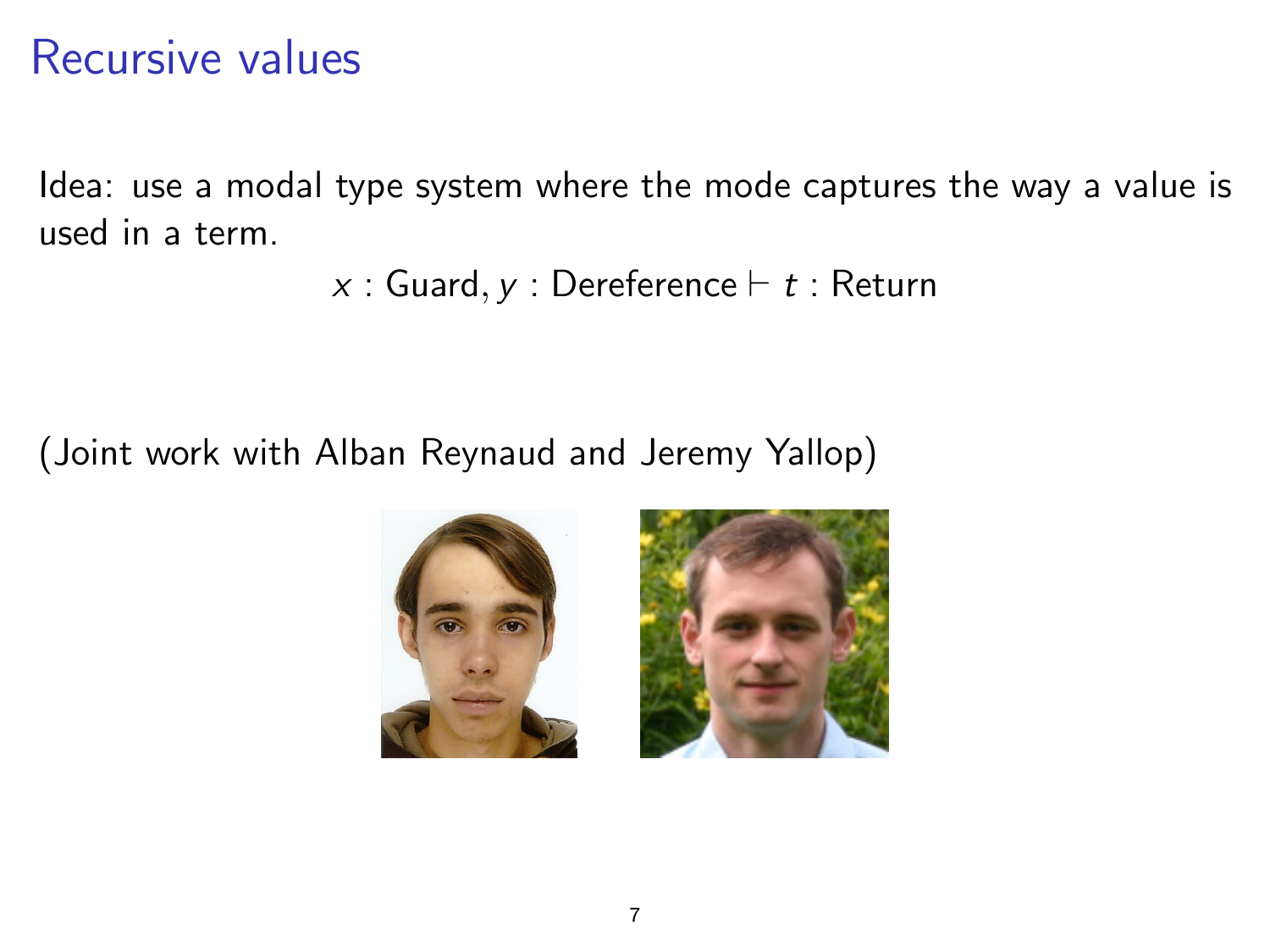# OCaml example: constructor unboxing

$$
A + B := (\{0\} \times A) \cup (\{1\} \times B) \qquad A + B
$$

 $Int := \{Imm\} \times \mathbb{Z}/N\mathbb{Z}$  states

$$
A + B \stackrel{?}{\simeq} (\{0\} \times A) \cup B
$$
  
String := {Str} \times ...

type bignum = | Large of Gmp.t | Small of int [@unboxed]

(joint work with Nicolas Chataing)

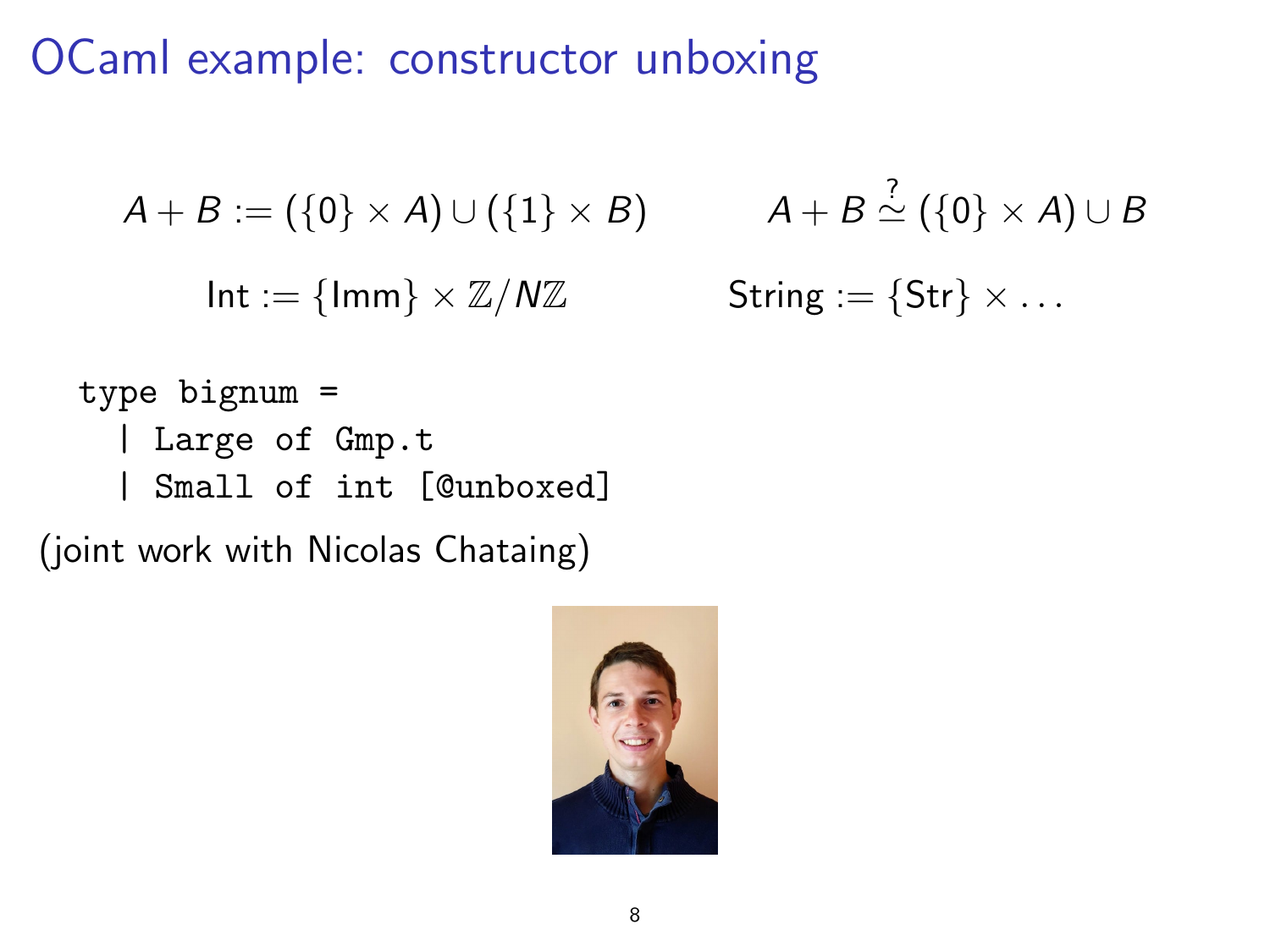# Constructor unboxing: normalization?

To detect conflit, you need to approximate the values of a type. Need: unfold type definitions.

type 'a foo =  $(int * 'a)$  bar

foo :=  $\lambda \alpha$ . bar (prod int  $\alpha$ )

Normalization in presence of mutually-recursive definitions? (Help from Stephen Dolan and Irene Waldspurger)



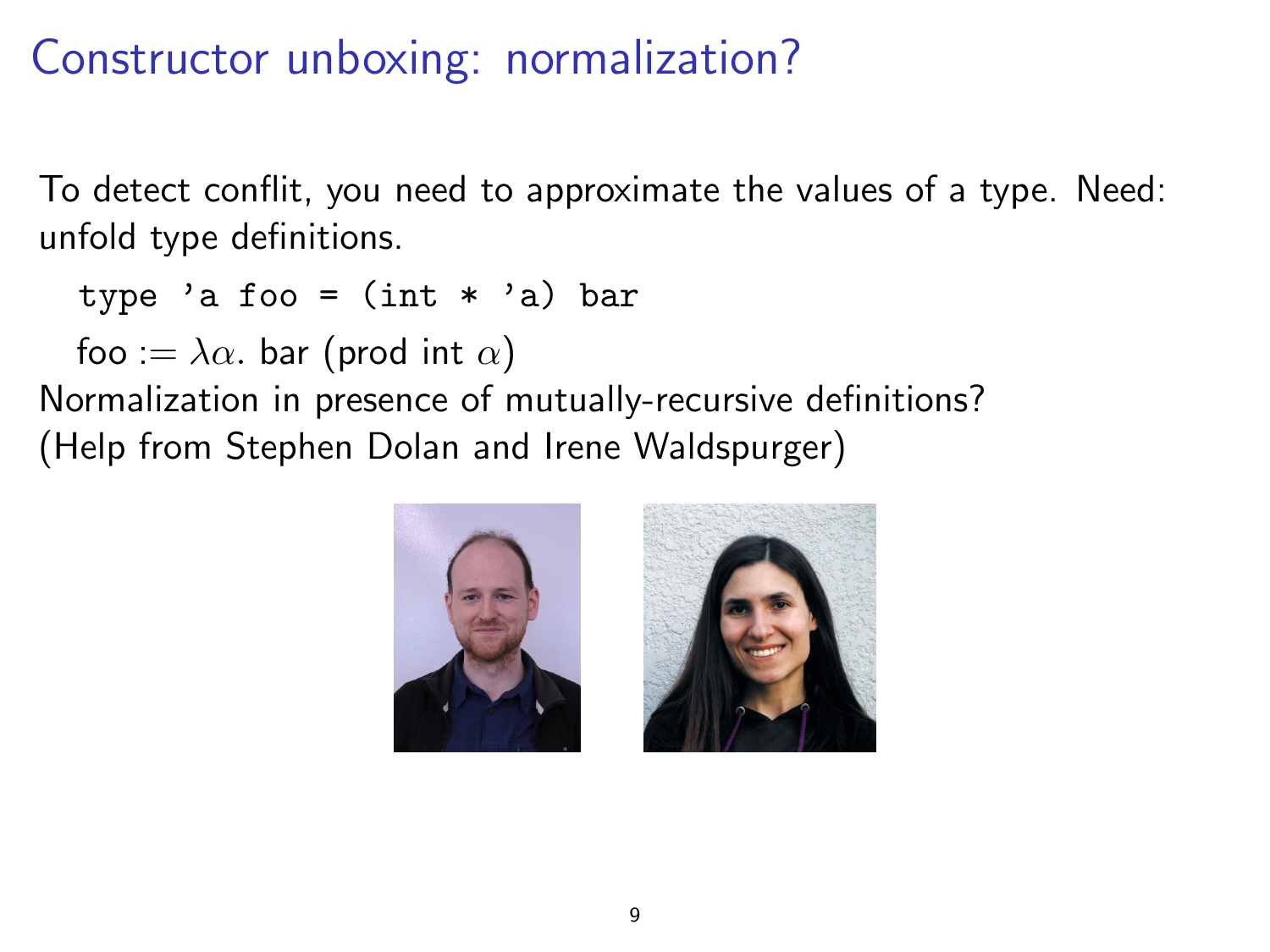# Many other works and communities

Programming: OCaml, Haskell, SML, Scala, maybe Rust, Ceylon

Proving: Isabelle, Coq, Agda, Idris, Lean. . .

Verification: Why3,  $F_{\star}$ ...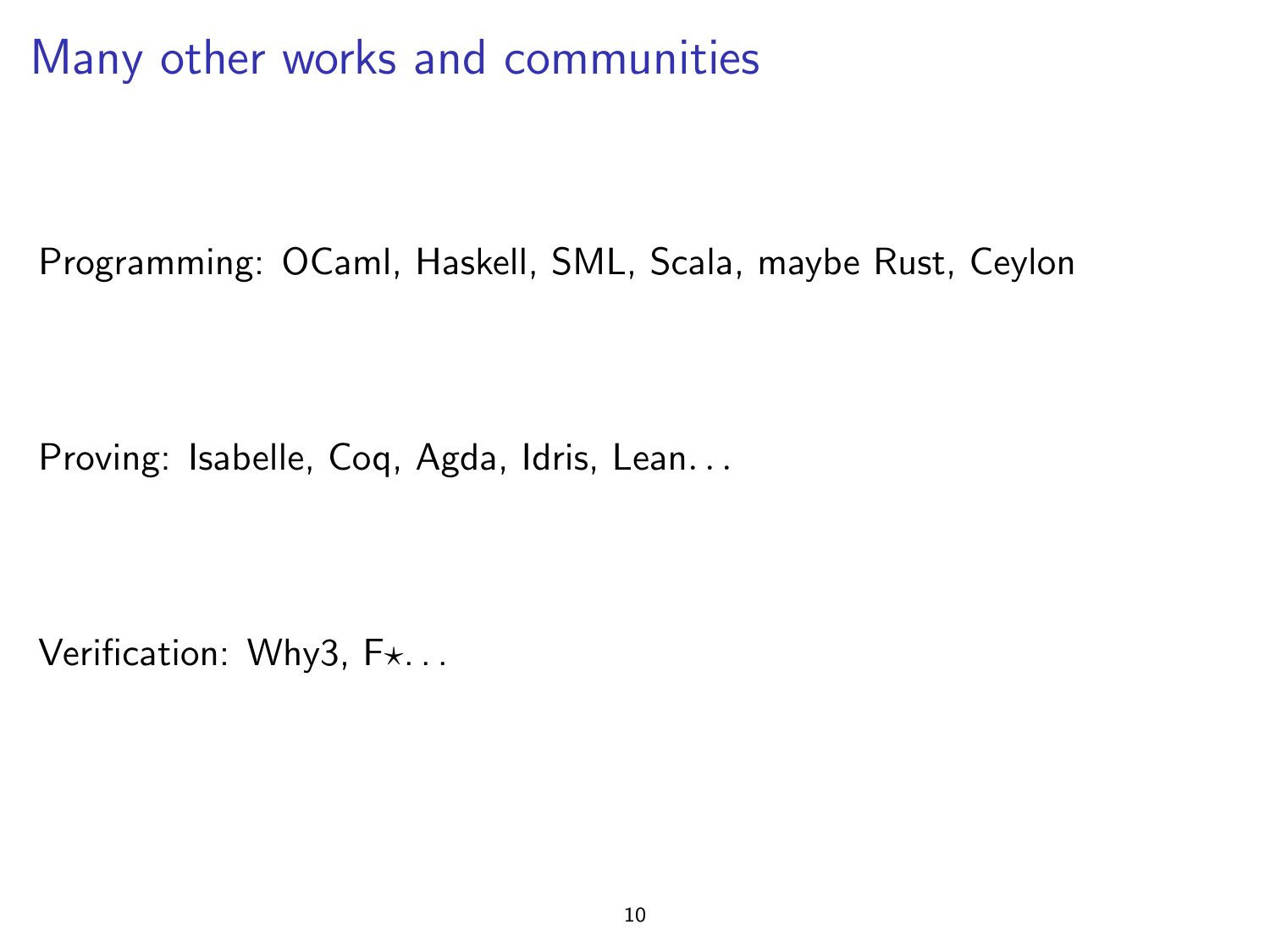# <span id="page-12-0"></span>[Is this a good idea?](#page-12-0)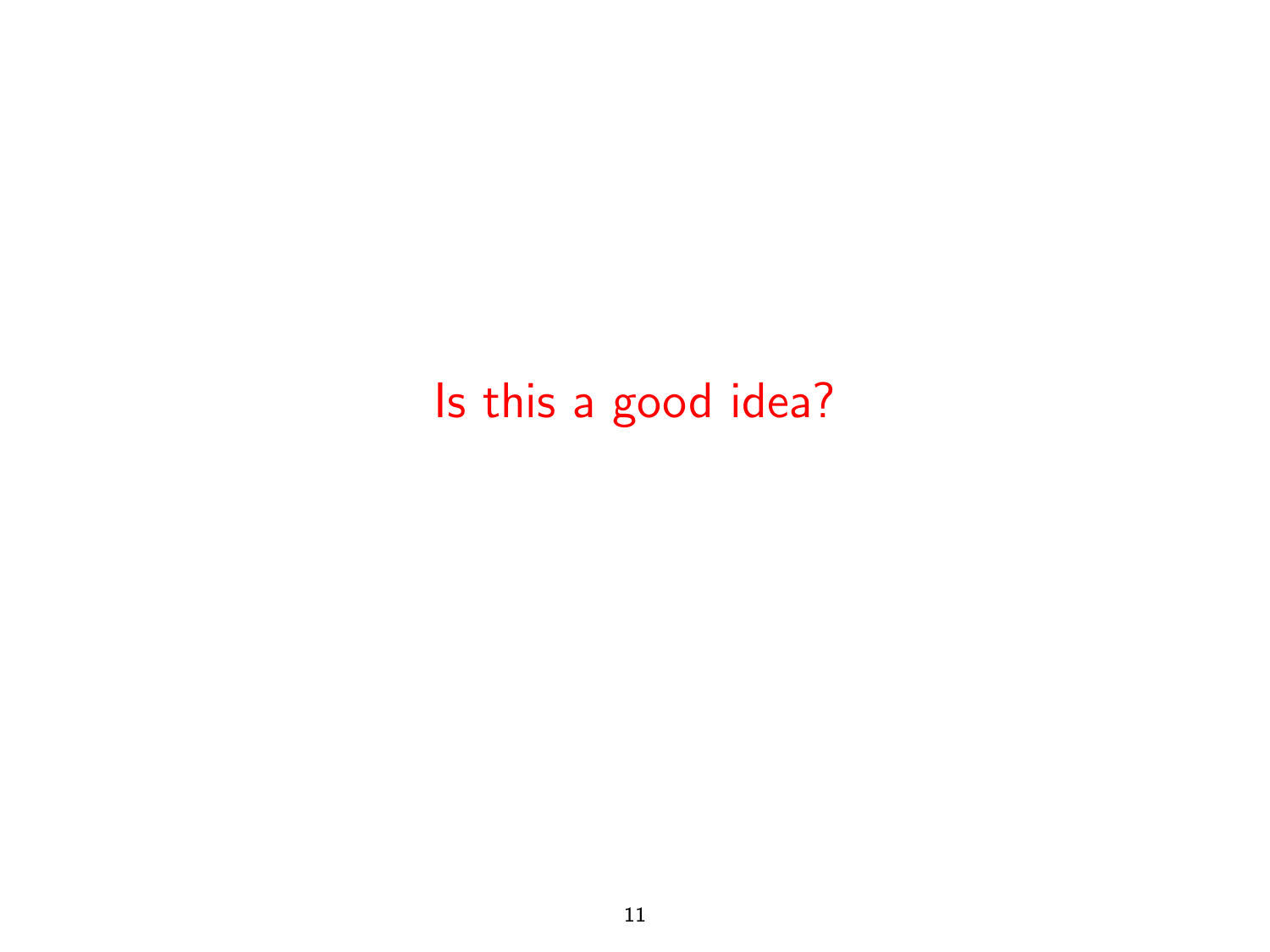## Pros

• students / collaborators

• advantages of perceived usefulness (some reward systems, funding (eg. CIFRE))

• gratifying feedback from users (including yourself)

Also: keeping in touch with computing.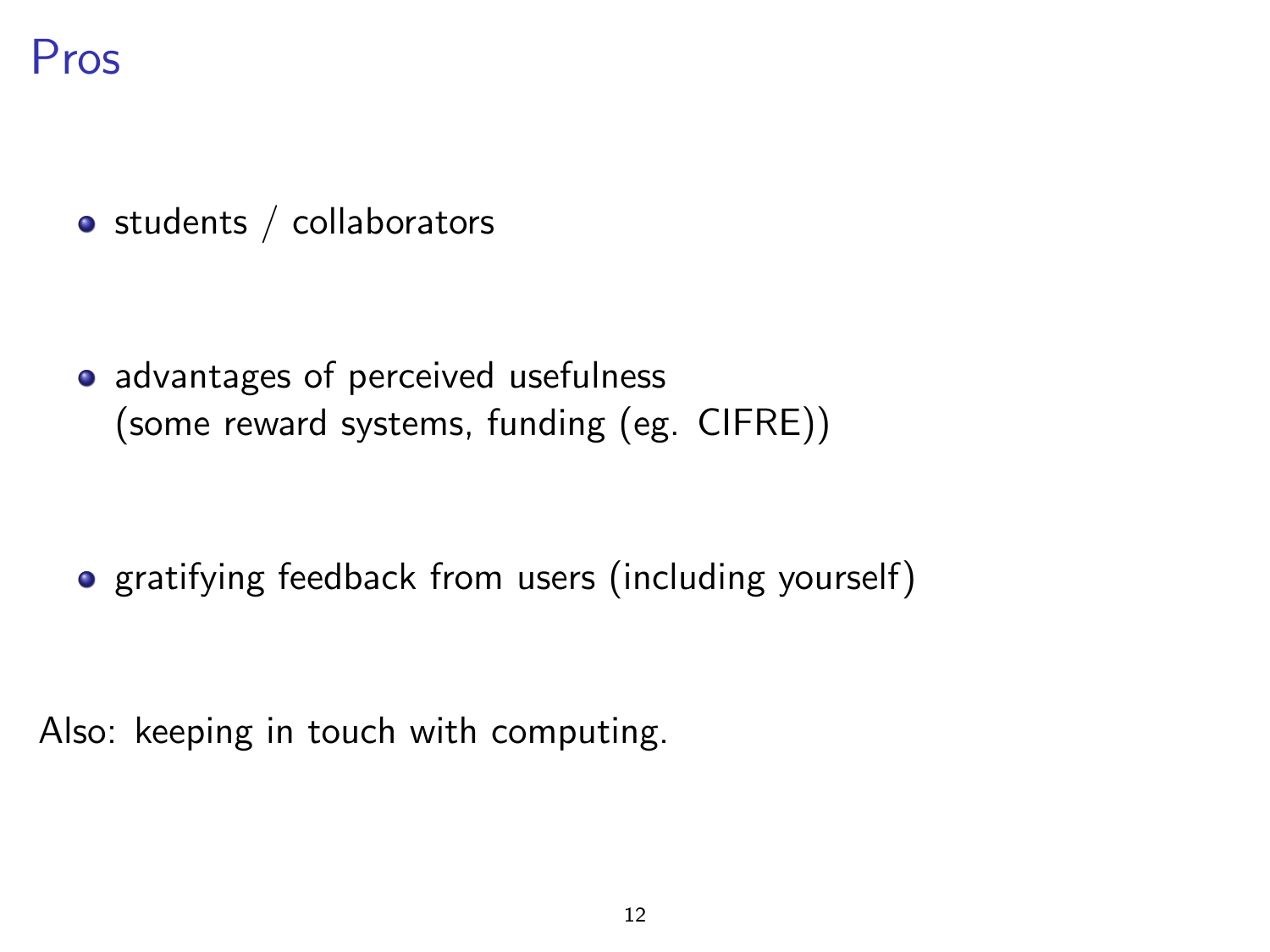

• time-consuming

• theoretical tools not always that interesting (not impressive to yourself or others)

• risk of ugliness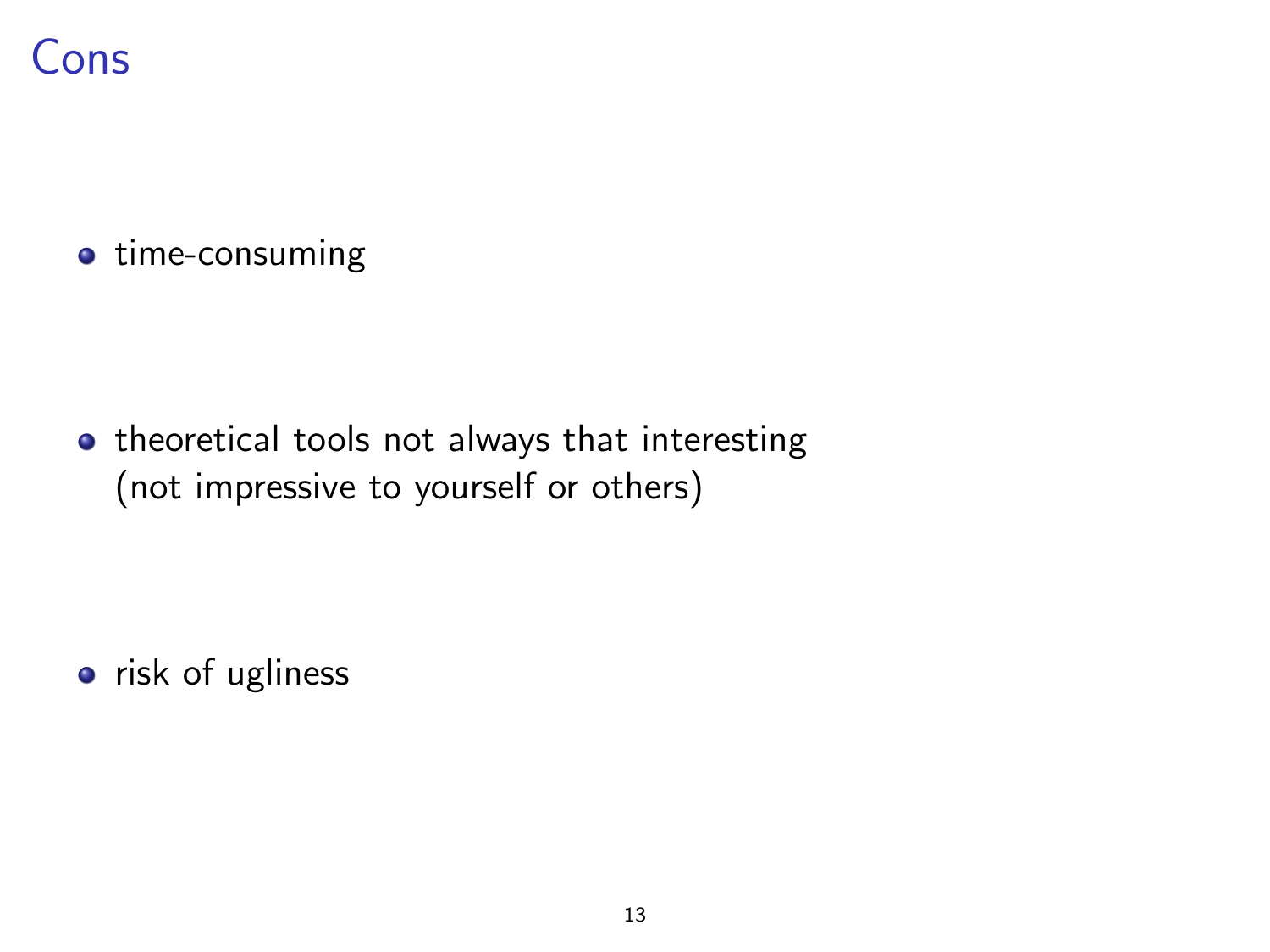## Difficult balance

A natural idea to get the "best of both worlds" (theoretical and applied research) is to split your time between the two.

Note: no need for a clear connection between your applied and theoretical work.

My experience: difficult to do in practice. (Requires willpower and organization.)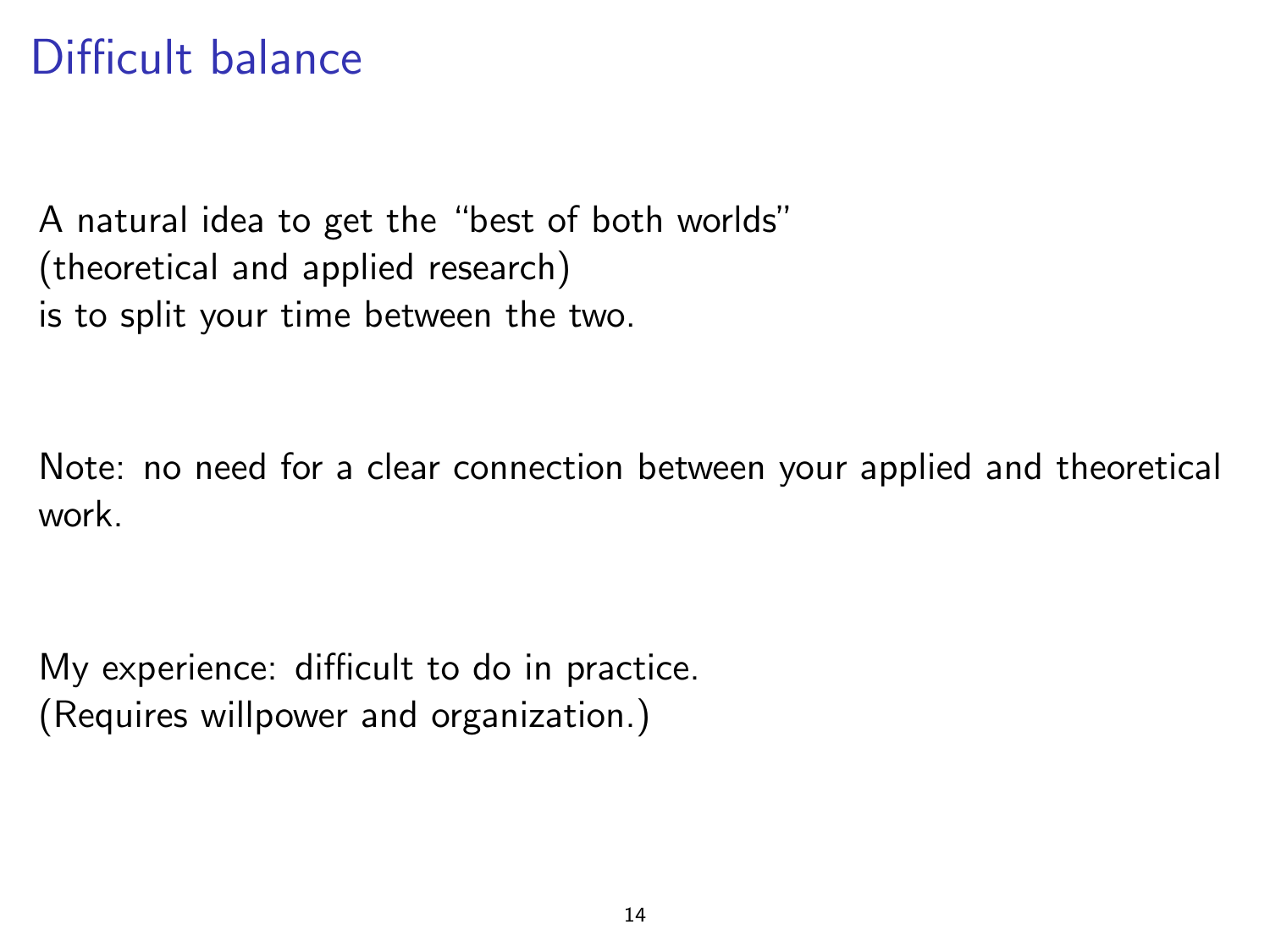# <span id="page-16-0"></span>[How would one get started?](#page-16-0)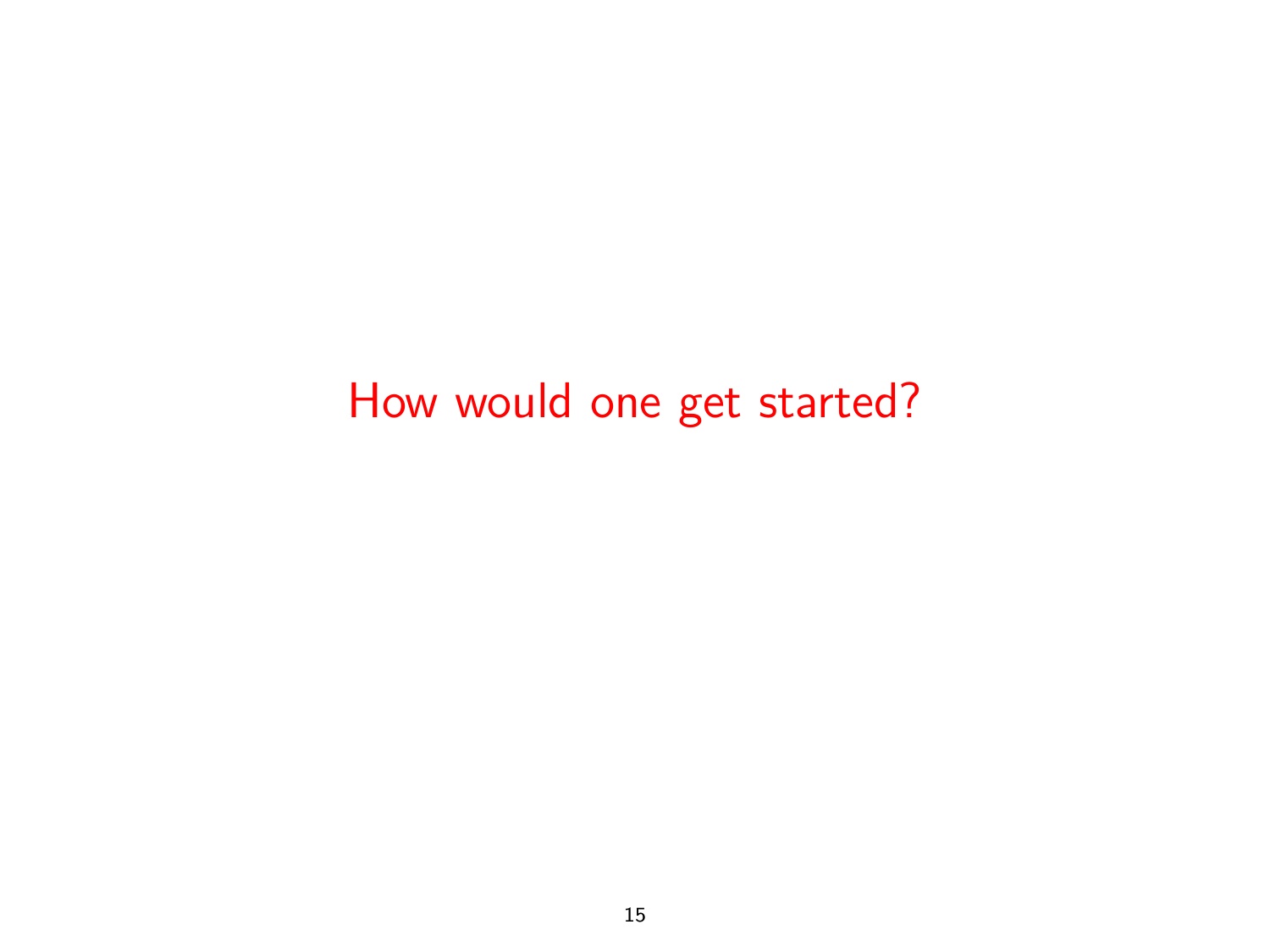Common misconceptions.

- <sup>1</sup> don't know enough about "real" programming."  $\Rightarrow$  most master students don't either, yet they can contribute.
- <sup>2</sup> "This is for people who know what they are doing."  $\Rightarrow$  most people don't know what they are doing... and we manage.
- <sup>3</sup> "I'm stronger at theory." How can you tell?
- <sup>4</sup> "Theory has a longer-lasting impact." True.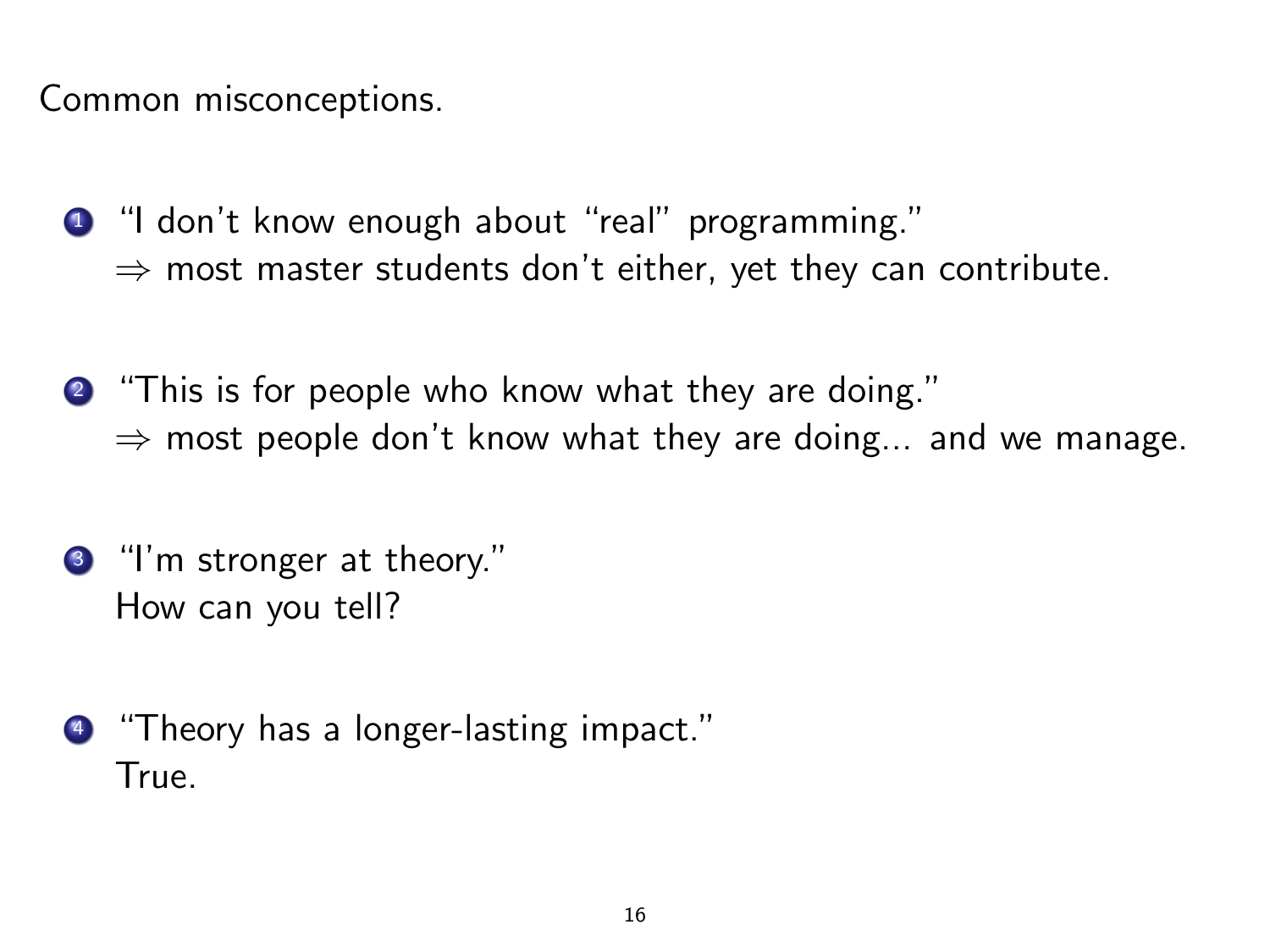# A recipe

**1** Get some programming experience. (simple trick: write code for your own research)

2 Contribute to an existing project with users. (Follow user requests/needs.)

**3** Jump in when a problem is calling.